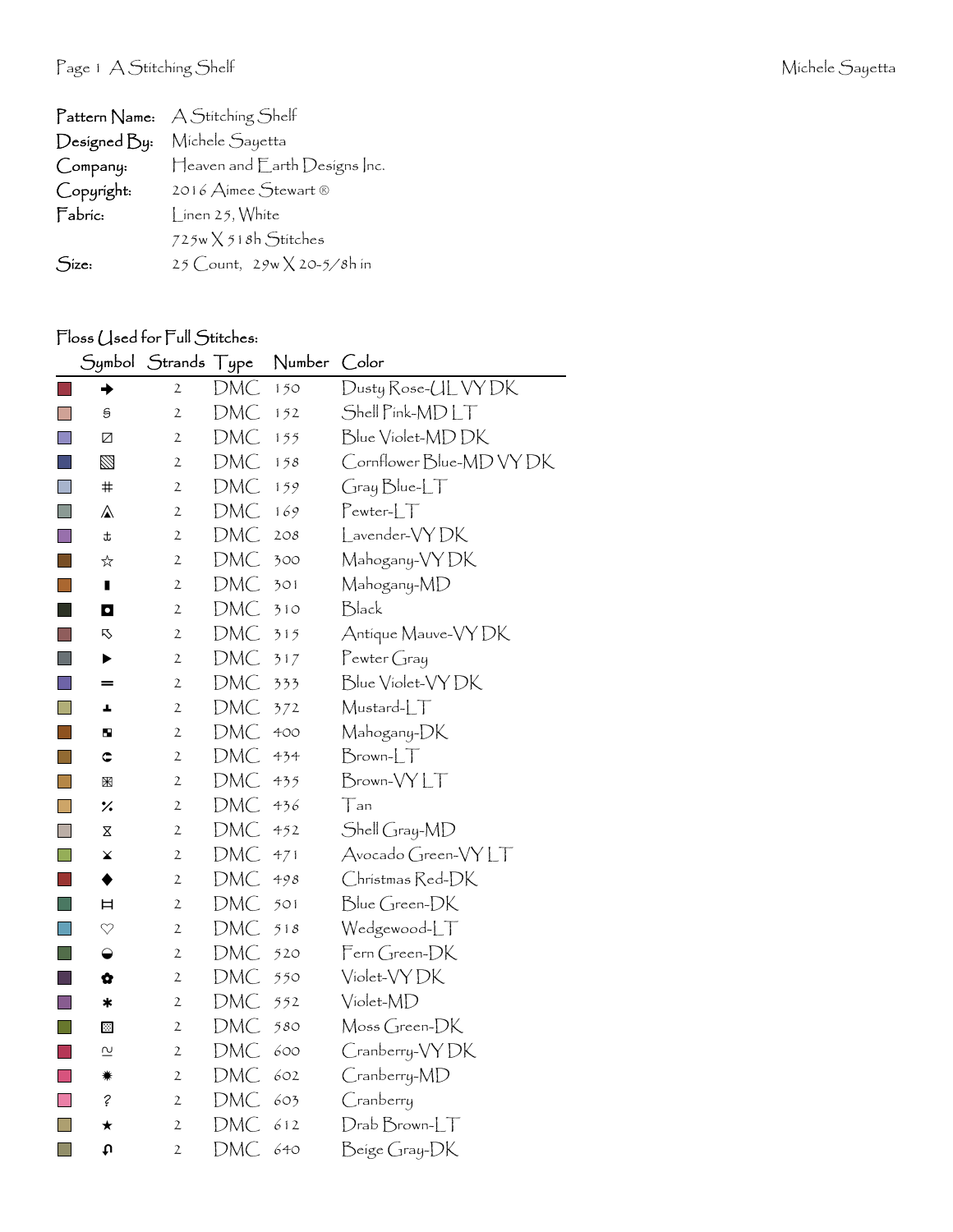| Symbol                   | Strands Type |            | Number | Color                                  |
|--------------------------|--------------|------------|--------|----------------------------------------|
| ⊕                        | 2            | DMC        | 666    | Christmas Red-BRT                      |
|                          | $\mathbf{2}$ | DMC        | 700    | Christmas Green-DK MD                  |
| ✦                        | $\mathbf{2}$ | DMC        | 720    | Orange Spice-DK                        |
| ▣                        | 2            | DMC        | 728    | $\int$ opaz                            |
| ⊙                        | 2            | DMC        | 730    | Olive Green-VY DK                      |
| \$                       | $\mathbf{2}$ | DMC        | 734    | $Olive Green-LT$                       |
| 4                        | 2            | DMC        | 779    | Cocoa-DK                               |
| 53                       | 2            | DMC        | 780    | Topaz-UL VY DK                         |
| 0                        | $\mathbf{2}$ | DMC        | 792    | Cornflower Blue-DK                     |
| ↖                        | 2            | DMC        | 796    | Royal Blue-DK                          |
| Z                        | $\mathbf{2}$ | DMC        | 798    | Delft Blue-DK                          |
| 皿                        | $\mathbf{2}$ | DMC        | 801    | Coffee Brown-DK                        |
| ×                        | 2            | DMC        | 814    | Garnet-DK                              |
|                          | $\mathbf{2}$ | DMC        | 823    | Navy Blue-DK                           |
| ග                        | $\mathbf{2}$ | DMC        | 832    | Golden Olive                           |
| ♦                        | 2            | DMC        | 833    | Golden Olive-LT                        |
| ┛                        | $\mathbf{2}$ | DMC        | 907    | $\Gamma$ arrot Green-L $\top$          |
| $\circ$                  | $\mathbf{2}$ | DMC        | 911    | $\mathsf{E}_{\mathsf{merald}$ Green-MD |
| 未                        | 2            | DMC        | 912    | Nile Green-DK                          |
| ൿ                        | $\mathbf{2}$ | DMC        | 913    | Nile Green-MD                          |
| €                        | 2            | DMC        | 918    | Red Copper-DK                          |
| ☆                        | $\mathbf{2}$ | DMC        | 919    | Red Copper                             |
| ≯                        | 2            | DMC        | 920    | Copper-MD                              |
| $\overline{\phantom{0}}$ | 2            | DMC        | 930    | Antique Blue-DK                        |
| ф                        | 2            | DMC        | 931    | Antique Blue-MD                        |
| ❸                        | $\mathbf{2}$ | DMC        | 934    | Avocado Green-VYDK                     |
| X                        | $\mathbf{2}$ | <b>DMC</b> | 936    | Avocado Green-DK MD                    |
|                          | $\mathbf{2}$ | DMC        | 938    | Coffee Brown-ULDK                      |
|                          | $\mathbf{2}$ | DMC        | 939    | Navy Blue-VY DK                        |
|                          | $\mathbf{2}$ | DMC        | 943    | Bright Green-MD                        |
| $\mathbf{\mathbf{z}}$    | $\mathbf{2}$ | DMC        | 958    | Sea Green-DK                           |
| ₩                        | $\mathbf{2}$ | DMC        | 959    | Sea Green-MD                           |
| $\mathbf{H}$             | $\mathbf{2}$ | DMC        | 961    | Dusty Rose-DK                          |
|                          | $\mathbf{2}$ | DMC        | 966    | Baby Green-MD                          |
| ⊟                        | $\mathbf{2}$ | DMC        | 995    | Electric Blue-DK                       |
| 坐                        | $\mathbf{2}$ | DMC        | 996    | Electric Blue-MD                       |
| ♧                        | 2            | DMC        | 3012   | Khaki Green-MD                         |
| 1                        | $\mathbf{2}$ | DMC        | 3031   | Mocha Brown-VY DK                      |
| ₩                        | $\mathbf{2}$ | DMC        | 3047   | Yellow Beige-LT                        |
| ⇔                        | 2            | DMC        | 3328   | Salmon-DK                              |
| ∓                        | $\mathbf{2}$ | DMC        | 3363   | Pine Green-MD                          |
| ⋔                        | $\mathbf{2}$ | DMC        | 3364   | Pine Green                             |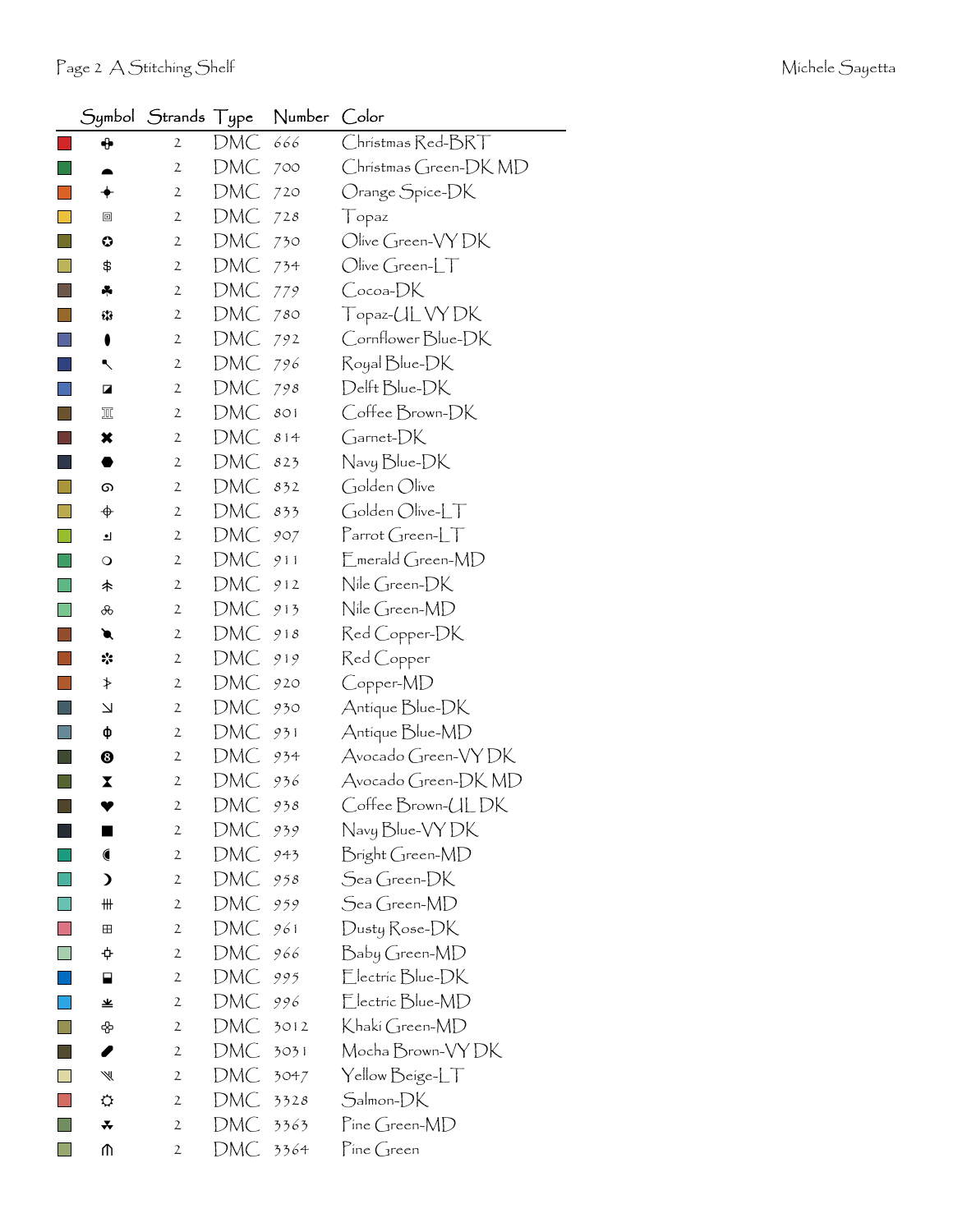|       |                |          | Symbol Strands Type Number Color |                       |
|-------|----------------|----------|----------------------------------|-----------------------|
|       | $\overline{2}$ | DMC 3371 |                                  | <b>Black Brown</b>    |
| 饕     | 2              | DMC 3689 |                                  | $M$ auve- $\Box$      |
| V     | 2              | DMC 3750 |                                  | Antique Blue-VY DK    |
| ┫     | 2              | DMC 3752 |                                  | Antique Blue-VY LT    |
| ◀     | 2              | DMC 3787 |                                  | Beige Gray-VY DK      |
| ▟▖    | $\overline{2}$ | DMC 3799 |                                  | Pewter Gray-VY DK     |
| ¥     | $\overline{2}$ | DMC 3822 |                                  | $Straw-LT$            |
| s     | $\mathfrak{2}$ | DMC 3826 |                                  | Golden Brown          |
| ╈     | 2              | DMC 3842 |                                  | Wedgewood-DK          |
| ❖     | $\overline{2}$ | DMC 3846 |                                  | $Bright Triquoise-LT$ |
| ₩     | $\overline{2}$ | DMC 3851 |                                  | Bright Green          |
| L     | $\overline{2}$ | DMC .    | 3852                             | Straw-VY DK           |
| $\ll$ | $\overline{2}$ | DMC.     | B5200                            | Snow White            |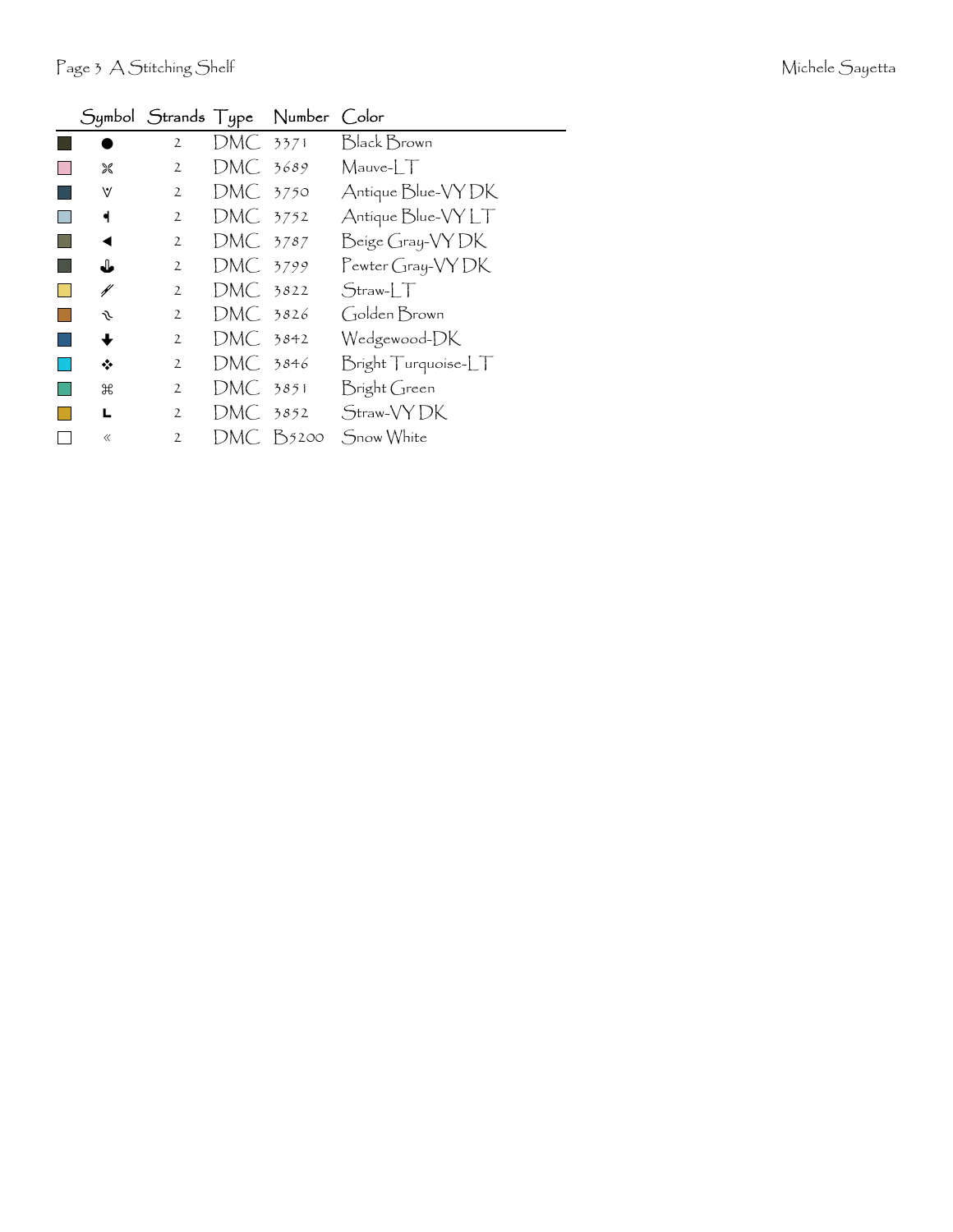## Usage Summary

Strands Per Skein: 6 Skein Length: 313.0 in

| Type               | Number | Full  | $H$ alf            |                    |                    |                                      |       |       |                    |                    | Quarter Petite Back(in) Str(in) Spec(in) French Bead Skein Est. |
|--------------------|--------|-------|--------------------|--------------------|--------------------|--------------------------------------|-------|-------|--------------------|--------------------|-----------------------------------------------------------------|
| $\blacksquare$ DMC | 150    | 2247  | $\bigcirc$         | $\circlearrowleft$ | $\circ$            | O.O                                  | O.O   | O.O   | $\circ$            | $\circ$            | 0.614                                                           |
| $\Box$ DMC         | 152    | 4200  | O                  | $\circ$            | $\circ$            | O.O                                  | O.O   | O.O   | $\circ$            | $\circ$            | 1.147                                                           |
| $\Box$ DMC         | 155    | 1675  | O                  | O                  | O                  | O.O                                  | O.O   | O.O   | O                  | O                  | 0.457                                                           |
| $\square$ DMC      | 158    | 1895  | O                  | O                  | O                  | O.O                                  | O.O   | O.O   | O                  | O                  | 0.517                                                           |
| $\square$ DMC      | 159    | 3246  | O                  | O                  | O                  | O.O                                  | O.O   | O.O   | O                  | O                  | 0.886                                                           |
| $\square$ DMC      | 169    | 6465  | O                  | O                  | O                  | O.O                                  | O.O   | O.O   | O                  | O                  | 1.765                                                           |
| $\square$ DMC      | 208    | 1728  | O                  | O                  | O                  | O.O                                  | O.O   | O.O   | O                  | O                  | 0.472                                                           |
| $\square$ DMC      | 300    | 8036  | O                  | O                  | $\circ$            | O.O                                  | O.O   | O.O   | O                  | O                  | 2.194                                                           |
| $\square$ DMC      | 301    | 2665  | O                  | O                  | O                  | O.O                                  | O.O   | O.O   | O                  | O                  | 0.728                                                           |
| $\blacksquare$ DMC | 310    | 19092 | O                  | O                  | O                  | O.O                                  | O.O   | O.O   | O                  | O                  | 5.213                                                           |
| $\blacksquare$ DMC | 315    | 6384  | O                  | O                  | $\circ$            | O.O                                  | O.O   | O.O   | O                  | O                  | 1.743                                                           |
| $\square$ DMC      | 317    | 5158  | O                  | O                  | O                  | O.O                                  | O.O   | O.O   | O                  | O                  | 1.408                                                           |
| $\square$ DMC      | 333    | 992   | O                  | O                  | O                  | O.O                                  | O.O   | O.O   | O                  | O                  | 0.271                                                           |
| $\square$ DMC      | 372    | 4479  | $\circ$            | O                  | $\circ$            | O.O                                  | O.O   | O.O   | O                  | O                  | 1.223                                                           |
| $\square$ DMC      | 400    | 4169  | O                  | O                  | O                  | O.O                                  | O.O   | 0.0   | O                  | O                  | 1.138                                                           |
| $\square$ DMC      | 434    | 6849  | O                  | O                  | O                  | O.O                                  | O.O   | O.O   | O                  | O                  | 1.870                                                           |
| $\square$ DMC      | 435    | 7186  | O                  | O                  | O                  | O.O                                  | O.O   | O.O   | O                  | O                  | 1.962                                                           |
| $\Box$ DMC         | 436    | 7467  | O                  | O                  | O                  | O.O                                  | O.O   | O.O   | O                  | O                  | 2.039                                                           |
| $\square$ DMC      | 452    | 8846  | O                  | O                  | O                  | O.O                                  | O.O   | O.O   | O                  | O                  | 2.416                                                           |
| $\square$ DMC      | 471    | 2325  | O                  | O                  | O                  | O.O                                  | O.O   | O.O   | O                  | $\circ$            | 0.635                                                           |
| $\blacksquare$ DMC | 498    | 5756  | O                  | O                  | O                  | O.O                                  | O.O   | O.O   | O                  | O                  | 1.572                                                           |
| $\blacksquare$ DMC | 501    | 2048  | O                  | O                  | O                  | O.O                                  | O.O   | O.O   | O                  | O                  | 0.559                                                           |
| $\square$ DMC      | 518    | 1984  | O                  | O                  | O                  | O.O                                  | O.O   | 0.0   | O                  | O                  | 0.542                                                           |
| $\blacksquare$ DMC | 520    | 2250  | O                  | O                  | $\circ$            | O.O                                  | O.O   | O.O   | O                  | O                  | 0.614                                                           |
| $\blacksquare$ DMC | 550    | 5542  | O                  | O                  | O                  | O.O                                  | O.O   | O.O   | O                  | O                  | 1.513                                                           |
| $\Box$ DMC         | 552    | 5116  | O                  | O                  | O                  | O.O                                  | O.O   | O.O   | O                  | O                  | 1.397                                                           |
| $\blacksquare$ DMC | 580    | 10776 | O                  | O                  | $\circ$            | O.O                                  | O.O   | O.O   | O                  | $\circ$            | 2.943                                                           |
| $\blacksquare$ DMC | 600    | 2757  | $\bigcirc$         | O                  | O                  | O.O                                  | O.O   | O.O   | O                  | O                  | 0.753                                                           |
| $\square$ DMC      | 602    | 1989  | $\bigcirc$         | $\circ$            | $\bigcirc$         | $\circlearrowleft.\circlearrowright$ | $O.O$ | O.O   | $\circlearrowleft$ | $\bigcirc$         | 0.543                                                           |
| $\square$ DMC      | 603    | 1208  | $\bigcirc$         | $\bigcirc$         | $\bigcirc$         | $O.O$                                | O.O   | O.O   | $\bigcirc$         | $\bigcirc$         | 0.330                                                           |
| $\square$ DMC      | 612    | 4703  | $\bigcirc$         | O                  | $\bigcirc$         | $\circlearrowleft.\circlearrowright$ | O.O   | O.O   | O                  | $\circlearrowleft$ | 1.284                                                           |
| $\blacksquare$ DMC | 640    | 5463  | $\bigcirc$         | $\bigcirc$         | $\circ$            | $O.O$                                | $O.O$ | O.O   | O                  | $\circlearrowleft$ | 1.492                                                           |
| $\blacksquare$ DMC | 666    | 2078  | $\bigcirc$         | O                  | O                  | $O.O$                                | $O.O$ | O.O   | O                  | $\bigcirc$         | 0.567                                                           |
| $\square$ DMC      | 700    | 411   | O                  | $\bigcirc$         | $\bigcirc$         | $O.O$                                | $O.O$ | $O.O$ | $\bigcirc$         | O                  | 0.112                                                           |
| $\blacksquare$ DMC | 720    | 3893  | $\circlearrowleft$ | $\circ$            | $\circlearrowleft$ | $O.O$                                | O.O   | O.O   | $\bigcirc$         | $\bigcirc$         | 1.063                                                           |
| $\square$ DMC      | 728    | 2340  | $\bigcirc$         | $\circ$            | $\bigcirc$         | $O.O$                                | O.O   | $O.O$ | $\circlearrowleft$ | $\bigcirc$         | 0.639                                                           |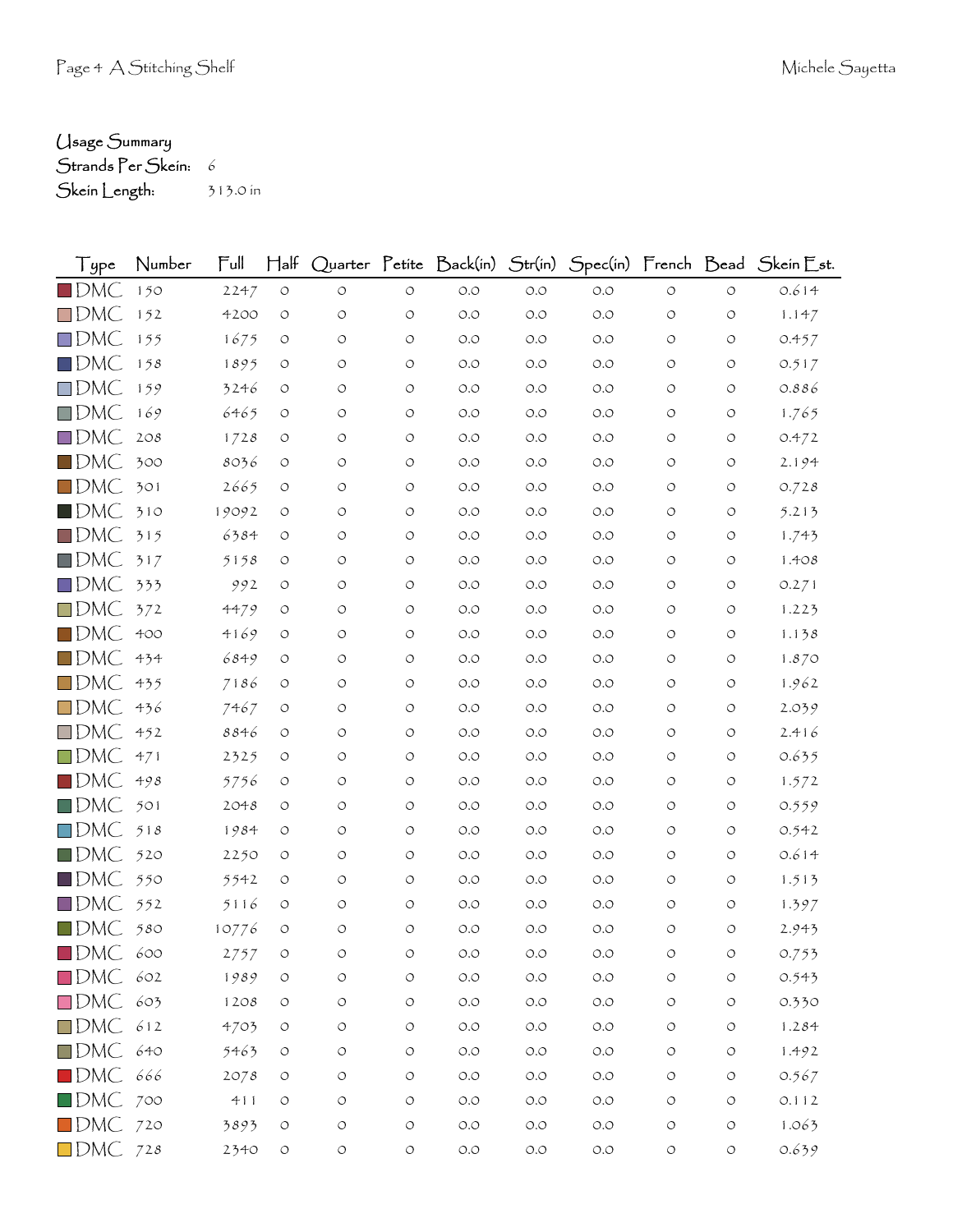| Type                | Number | Full  | $H$ alf            |                    |                    |                      |                                      |       |            |                    | Quarter Petite Back(in) Str(in) Spec(in) French Bead Skein Est. |
|---------------------|--------|-------|--------------------|--------------------|--------------------|----------------------|--------------------------------------|-------|------------|--------------------|-----------------------------------------------------------------|
| $\blacksquare$ DMC  | 730    | 5836  | $\circ$            | $\circ$            | O                  | O.O                  | $O.O$                                | O.O   | O          | O                  | 1.594                                                           |
| $\square$ DMC       | 734    | 2206  | O                  | O                  | $\circ$            | O.O                  | O.O                                  | O.O   | O          | O                  | 0.602                                                           |
| $\square$ DMC       | 779    | 5225  | O                  | O                  | $\circ$            | O.O                  | O.O                                  | 0.0   | O          | O                  | 1.427                                                           |
| $\Box$ DMC          | 780    | 4097  | O                  | O                  | $\circ$            | O.O                  | O.O                                  | O.O   | O          | O                  | 1.119                                                           |
| $\square$ DMC       | 792    | 1189  | O                  | O                  | $\circ$            | O.O                  | O.O                                  | 0.0   | O          | O                  | 0.325                                                           |
| $\square$ DMC       | 796    | 4044  | O                  | O                  | O                  | O.O                  | O.O                                  | 0.0   | O          | O                  | 1.104                                                           |
| $\square$ DMC       | 798    | 2019  | O                  | O                  | $\circ$            | O.O                  | O.O                                  | 0.0   | O          | O                  | 0.551                                                           |
| $\square$ DMC       | 801    | 5003  | O                  | O                  | $\circ$            | O.O                  | O.O                                  | 0.0   | O          | O                  | 1.366                                                           |
| $\blacksquare$ DMC  | 814    | 11530 | O                  | O                  | O                  | O.O                  | O.O                                  | O.O   | O          | O                  | 3.148                                                           |
| $\blacksquare$ dmC  | 823    | 4955  | O                  | O                  | $\circ$            | O.O                  | O.O                                  | O.O   | O          | O                  | 1.353                                                           |
| $\Box$ DMC          | 832    | 4869  | O                  | O                  | $\circ$            | O.O                  | O.O                                  | O.O   | O          | O                  | 1.330                                                           |
| $\square$ DMC       | 833    | 3882  | O                  | O                  | O                  | O.O                  | O.O                                  | O.O   | O          | O                  | 1.060                                                           |
| $\square$ DMC       | 907    | 4967  | O                  | O                  | $\circ$            | O.O                  | O.O                                  | O.O   | O          | O                  | 1.356                                                           |
| $\square$ DMC       | 911    | 807   | O                  | O                  | $\circ$            | O.O                  | O.O                                  | 0.0   | O          | O                  | 0.220                                                           |
| $\Box$ DMC          | 912    | 1079  | O                  | O                  | O                  | O.O                  | O.O                                  | 0.0   | O          | O                  | 0.295                                                           |
| $\square$ DMC       | 913    | 1204  | O                  | O                  | $\circ$            | O.O                  | O.O                                  | 0.0   | O          | O                  | 0.329                                                           |
| $\square$ DMC       | 918    | 3105  | O                  | O                  | O                  | O.O                  | O.O                                  | O.O   | O          | O                  | 0.848                                                           |
| $\blacksquare$ DMC  | 919    | 2725  | O                  | O                  | $\circ$            | O.O                  | O.O                                  | O.O   | O          | O                  | 0.744                                                           |
| $\square$ DMC       | 920    | 2515  | O                  | O                  | $\circ$            | O.O                  | O.O                                  | O.O   | O          | O                  | 0.687                                                           |
| $\blacksquare$ DMC. | 930    | 3617  | O                  | O                  | O                  | O.O                  | O.O                                  | O.O   | O          | O                  | 0.988                                                           |
| $\Box$ DMC          | 931    | 4255  | O                  | O                  | O                  | O.O                  | O.O                                  | O.O   | O          | O                  | 1.162                                                           |
| $\blacksquare$ DMC  | 934    | 4989  | O                  | O                  | O                  | O.O                  | O.O                                  | 0.0   | O          | O                  | 1.362                                                           |
| $\blacksquare$ DMC. | 936    | 7368  | O                  | O                  | $\circ$            | O.O                  | O.O                                  | O.O   | O          | O                  | 2.012                                                           |
| $\square$ DMC       | 938    | 9257  | O                  | O                  | O                  | O.O                  | O.O                                  | 0.0   | O          | O                  | 2.528                                                           |
| $\blacksquare$ DMC  | 939    | 8728  | O                  | O                  | O                  | O.O                  | O.O                                  | O.O   | O          | O                  | 2.383                                                           |
| $\Box$ DMC.         | 943    | 2764  | O                  | O                  | $\circ$            | O.O                  | O.O                                  | O.O   | O          | O                  | 0.755                                                           |
| $\square$ DMC       | 958    | 907   | O                  | O                  | $\circ$            | O.O                  | O.O                                  | O.O   | O          | O                  | 0.248                                                           |
| $\Box$ DMC          | 959    | 1326  | $\circlearrowleft$ | O                  | $\circ$            | $O.O$                | $O.O$                                | O.O   | $\circ$    | $\circ$            | 0.362                                                           |
| $\square$ DMC       | 961    | 1761  | O                  | O                  | $\circlearrowleft$ | $\circ$ .<br>$\circ$ | $O.O$                                | $O.O$ | O          | $\circ$            | 0.481                                                           |
| $\square$ DMC       | 966    | 2101  | $\circ$            | O                  | $\circ$            | $O.O$                | $O.O$                                | $O.O$ | O          | $\circ$            | 0.574                                                           |
| $\square$ DMC       | 995    | 1609  | O                  | $\circlearrowleft$ | $\circlearrowleft$ | $\circ$ .<br>$\circ$ | $O.O$                                | $O.O$ | $\circ$    | $\bigcirc$         | 0.439                                                           |
| $\square$ DMC       | 996    | 1239  | $\circlearrowleft$ | $\bigcirc$         | $\circlearrowleft$ | $\circ$ .<br>$\circ$ | $O.O$                                | O.O   | $\circ$    | $\bigcirc$         | 0.338                                                           |
| $\square$ DMC       | 3012   | 5463  | O                  | O                  | $\circlearrowleft$ | $\circ$ .<br>$\circ$ | $\circlearrowleft.\circlearrowright$ | $O.O$ | O          | $\circ$            | 1.492                                                           |
| $\blacksquare$ DMC  | 3031   | 3727  | $\circlearrowleft$ | $\circlearrowleft$ | $\bigcirc$         | $O.O$                | $O.O$                                | $O.O$ | O          | $\bigcirc$         | $1.018$                                                         |
| $\square$ DMC       | 3047   | 7520  | $\circ$            | O                  | $\circlearrowleft$ | $\circ$ .<br>$\circ$ | $O.O$                                | O.O   | O          | $\bigcirc$         | 2.053                                                           |
| $\square$ DMC       | 3328   | 3559  | O                  | O                  | $\circlearrowleft$ | $O.O$                | $O.O$                                | $O.O$ | $\circ$    | O                  | 0.972                                                           |
| $\square$ DMC       | 3363   | 3933  | $\bigcirc$         | $\circ$            | $\bigcirc$         | $O.O$                | $O.O$                                | $O.O$ | O          | $\circ$            | 1.074                                                           |
| $\square$ DMC       | 3364   | 1774  | $\circlearrowleft$ | O                  | $\circlearrowleft$ | $\circ$ .<br>$\circ$ | $O.O$                                | O.O   | $\circ$    | $\circ$            | 0.484                                                           |
| $\blacksquare$ DMC  | 3371   | 11530 | O                  | O                  | $\bigcirc$         | $O.O$                | $O.O$                                | $O.O$ | $\circ$    | O                  | 3.148                                                           |
| $\square$ DMC       | 3689   | 4417  | $\circlearrowleft$ | O                  | $\circlearrowleft$ | $O.O$                | $O.O$                                | $O.O$ | $\circ$    | $\bigcirc$         | 1.206                                                           |
| $\blacksquare$ DMC  | 3750   | 3719  | $\circ$            | O                  | $\bigcirc$         | $O.O$                | $O.O$                                | $O.O$ | $\bigcirc$ | $\bigcirc$         | 1.016                                                           |
| $\Box$ DMC 3752     |        | 7377  | $\circ$            | $\circlearrowleft$ | $\bigcirc$         | $O.O$                | $O.O$                                | $O.O$ | O          | $\circlearrowleft$ | 2.014                                                           |